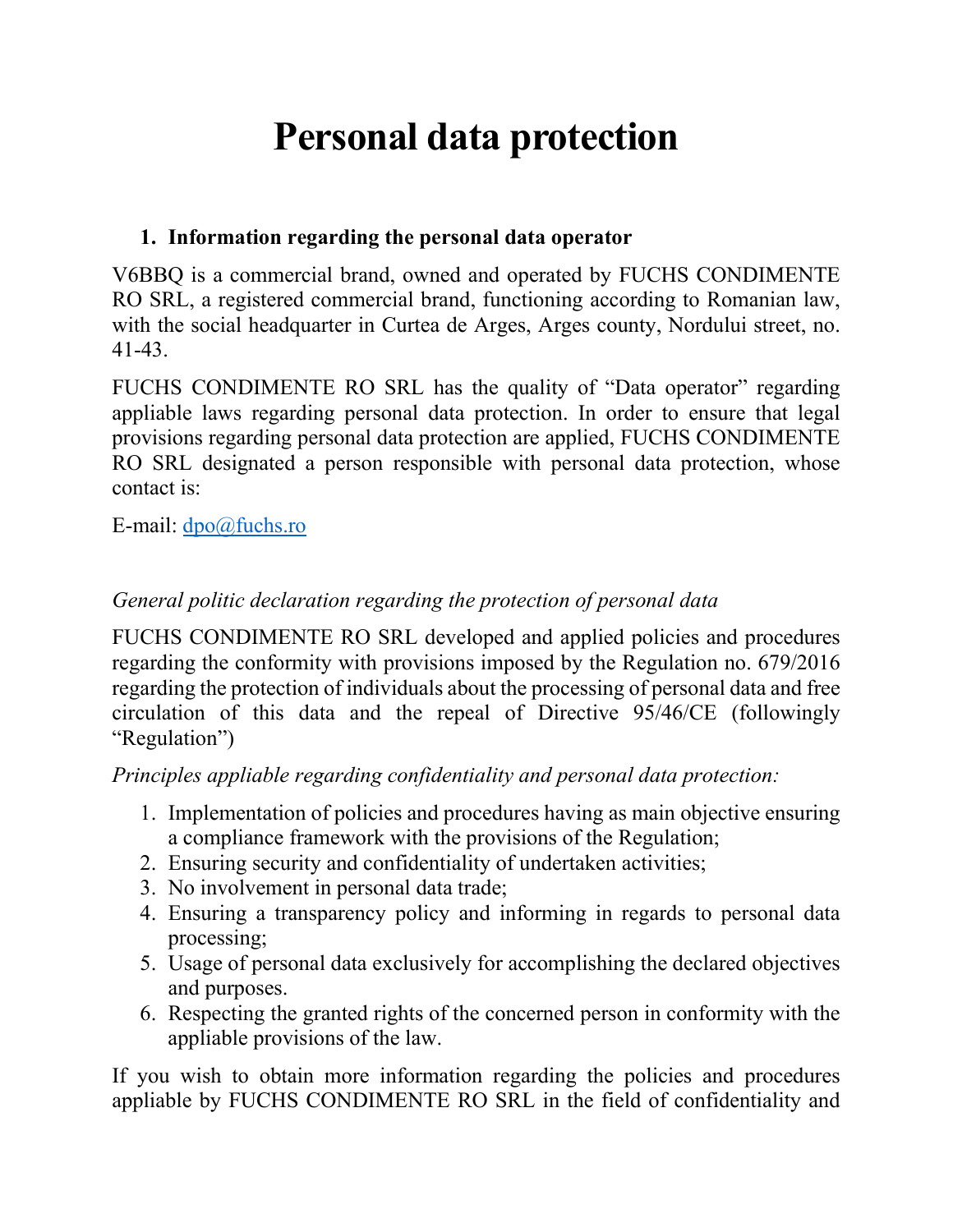personal data processing, we request you to let us know in writing, at the address: FUCHS CONDIMENTE RO SRL, 115300 Curtea de Arges, Nordului street no. 41- 43.

## **2. Definitions**

In the framework of the current procedure, terms are used, having the following meanings:

- "personal data" any kind of information regarding an identified or identifiable individual ("concerned person"); an identifiable individual is a person that can be identified, directly or indirectly, especially by referring to an element of identification, such as a name, identification number, location data, online identifier, or one or more specific elements, own physical, physiological, genetic, psychologic, economic, cultural or social identities;
- "processing" any operation or set of operations undertaken on the personal data or on the sets of personal data, with or without the use of automatization, such as collection, recording, organizing, structuring, storing, adjusting or modifying, extraction, consulting, usage, divulging through relaying, dissemination or making available in any other way, lining up or combining, restricting, deleting or destroying;
- "processing restriction" tagging personal data stored with the purpose of limiting its future processing;
- "profile creation" means any form of automated personal data processing, which consists in personal data usage for the evaluation of certain personal aspects regarding an individual, especially to analyze or foresee aspects regarding work performance, financial status, health, personal preferences, interests, reliability, behavior, the location of the individual and the trips it takes;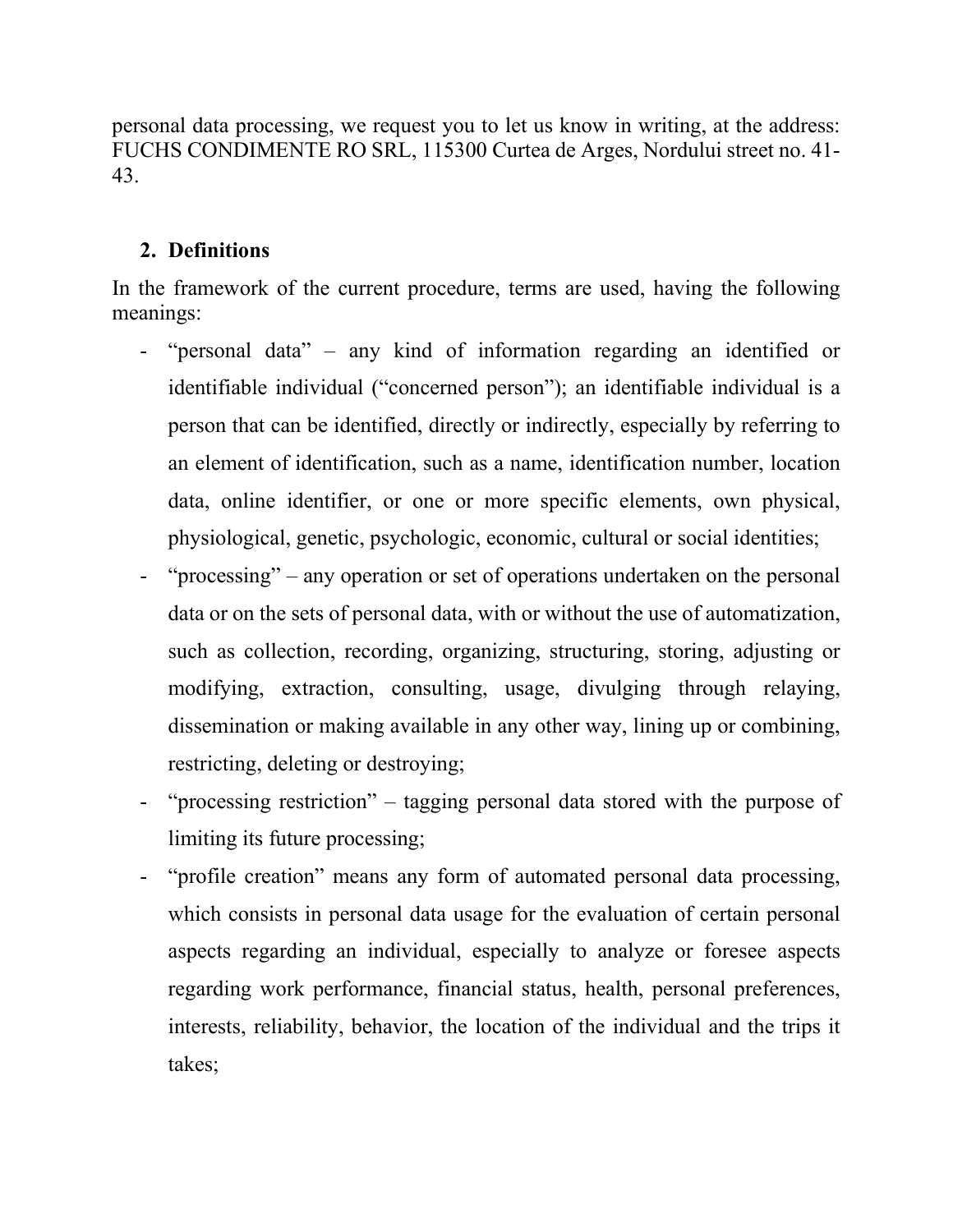- "operator" Fuchs Condimente RO SRL, entity which establishes the purposes and means of personal data processing; when the means and purposes of processing are established in conformity with the appliable legal provisions;
- "concerned person consent" any specific, informed and unambiguous manifestation of free will of the concerned person through which they consent, through a declaration or unequivocal action, that the personal data concerning them can be processed;
- "supervising authority" The National Authority Of Processing Of Personal Data Supervision;
- "online social platform" any platform, owned or unowned by an Operator, through which the Operator's activity is promoted, by any means;
- "cookies" are small size text files stored on your device (computer, tablet or mobile phone) when you are browsing the Internet, including the website.

## **The kinds of processed personal data**

FUCHS CONDIMENTE RO SRL processes, through the [www.v6bbq.com](http://www.v6bbq.com/) website, the following data categories:

- Identification data, collected directly from the user: name, surname, correspondence address, e-mail, phone number (mobile, fax, landline).
- We automatically collect various data regarding your device when you access our website, information regarding the browser used, IP address and certain cookies installed on your device. Also, by navigating more websites, also through cookies, we collect information regarding the products you look at, search terms and information regarding the way you interact with the site. From a technical point of view, this kind of data can be obtained by us through:
	- a) Cookie modules, which are small sized text files, which are stored on your computer, phone, tablet or mobile device and often contain a unique online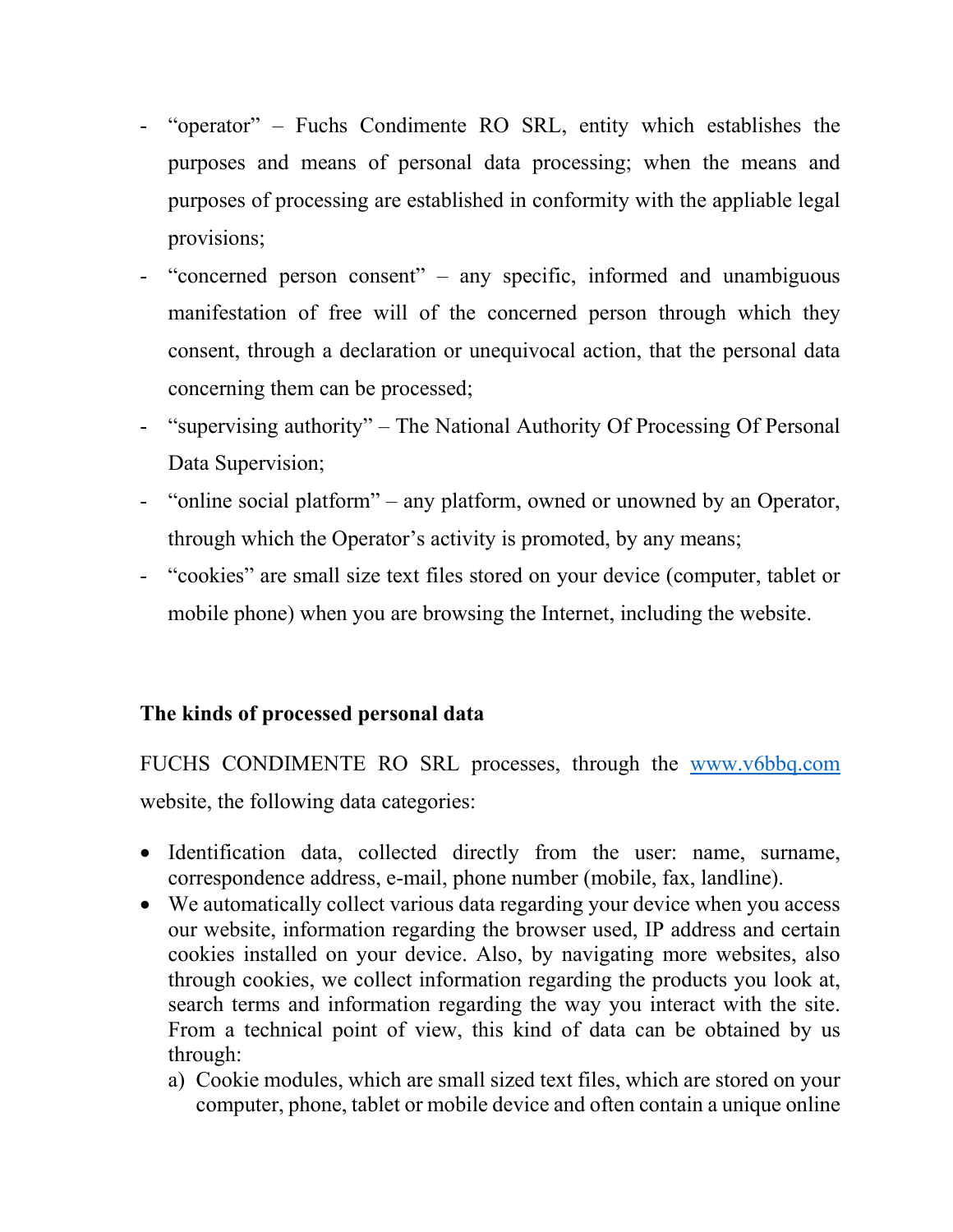identifier. They are stored on the aforementioned devices by websites that you access (such as our site) and contain information regarding your activity on said sites – for example – accessed subpages, time spent on a certain page etc.

- b) Tracking actions of "journal files" which appear on the site and data collection, including IP address, the type of browser used, Internet provider, entry/exit pages and date/time registries.
- c) Other technical means associated with cookie modules and used for the same reasons, such as: pixels, web beacons, widgets, identifiers associated with the device, etc.

For more extra information, check the Cookie Policy.

Cookies used on the current website give a valuable feedback and help us in our attempt to improve the online experience. The site uses cookies, such as tokens that remain active until the browser page is closed. The information obtained by these cookies are not stored in data bases, and once the browser is closed, the cookies are deleted from your computer.

## **Who does this data belong to?**

FUCHS CONDIMENTE RO SRL only processes personal data belonging to customers, and employees of customers or potential customers.

#### **How is this data obtained?**

Data is obtained directly from the concerned people, the moment they are transmitted, by the user, through the means presented on the website (email, phone number, fax) or through cookies.

The cookie is installed through the request sent by a webserver to a browser (e.g. Internet Explorer, Chrome) and is completely "passive" (does not contain software, viruses or spyware, and cannot access information from the user's hard drive). A cookie is formed out of 2 parts: its name and its content or the cookie's value. More than this, the duration of existence for a cookie is determined; technically, only the webserver that sent the cookie can access it again, the moment a user returns to the website associated with the respective webserver.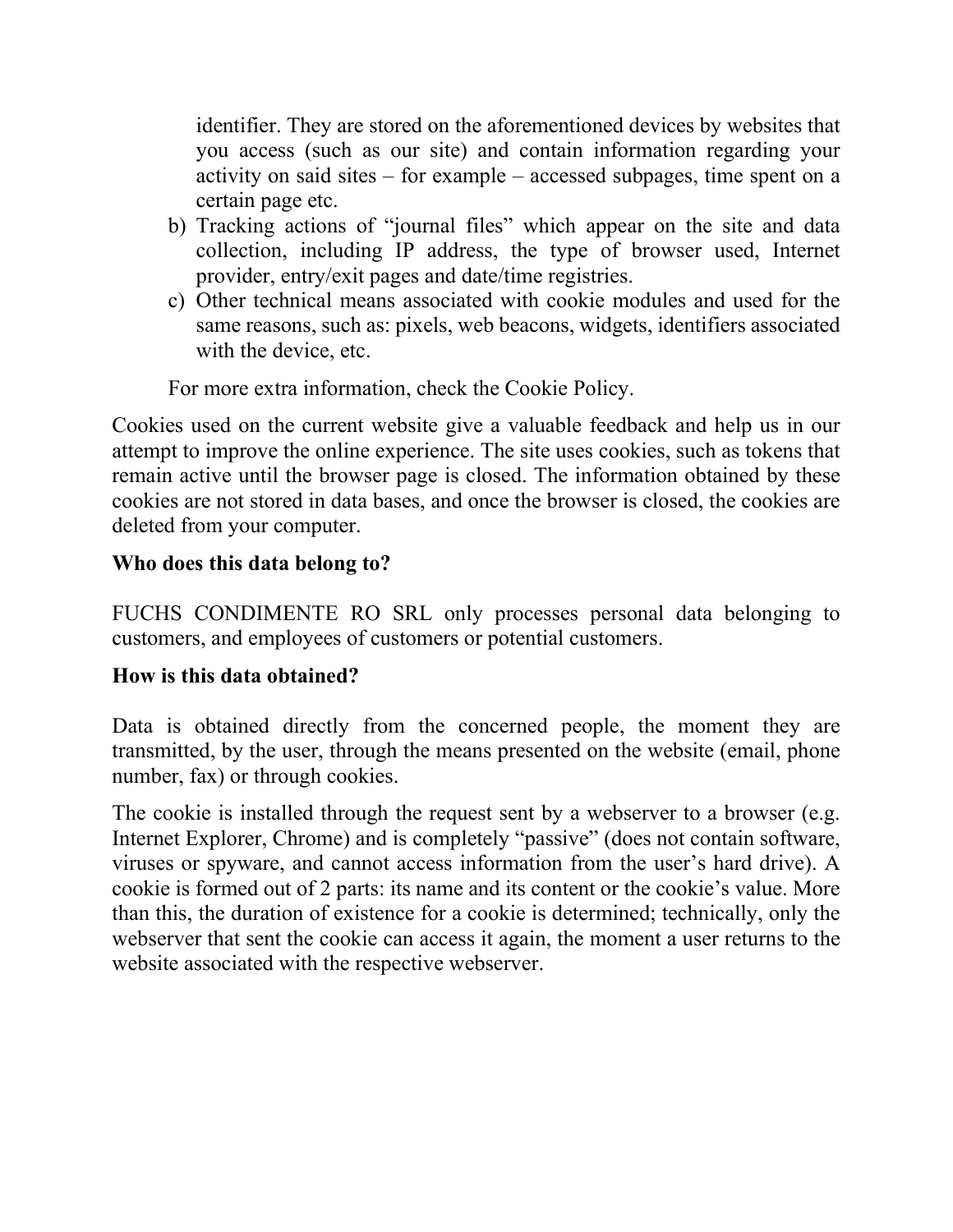#### **For what purposes is data processed?**

- $\triangleright$  Offering support to consumers and customers or possible customers
- $\triangleright$  Processing orders, billing and sending
- $\triangleright$  To improve our services
- $\triangleright$  For marketing. In order to keep you updated with our offers. In most cases, we base our marketing communication based on your consent, expressed beforehand. However, you can retract your consent any time, by unsubscribing.
- $\triangleright$  This website uses third party cookies in order to supply the users with a much better browsing experience, and services tailored to each person's interests and needs. A cookie contains the information which links a web browser (the user) and the webserver (the website). If a browser accesses that web server again, it can read the already stored data and act accordingly.

Cookies ensure that the users have a pleasant browsing experience and uphold the efforts of many websites to offer comfortable services to the users: e.g. preferences regarding online confidentiality, options regarding the site's language or relevant advertising.

More precisely, a visit on this website can place cookies with the purposes of:

- $\triangleright$  Site performance cookies, vital for providing the website's services, for example cookie modules for system management.
- $\triangleright$  Advertising cookie modules used directly by us (own cookie modules), or used through third parties (third party cookie modules) to provide relevant and customized marketing materials for each user, as well as evaluating the efficacy of that content. For example, advertising customization cookies.
- $\triangleright$  Analysis cookies. Every time a user visits this website, the analytics software supplied by a third party generates a user analysis cookie. This cookie tells us if you have visited this site before until now. The browser will let us know if you have this cookie, and if not, we will generate one. This allows monitoring the unique users that visit our website, the numbers of visits, the duration of the visits, testing different design ideas during your visit and identifying errors that may appear during your visit.

Other third party cookies

On certain pages, third parties can set their own anonymous cookies, with the purpose of tracking the success of an application or to customize and application. Thanks to the way of usage, this site cannot access other cookies, in the same way third parties cannot access cookies owned by this site.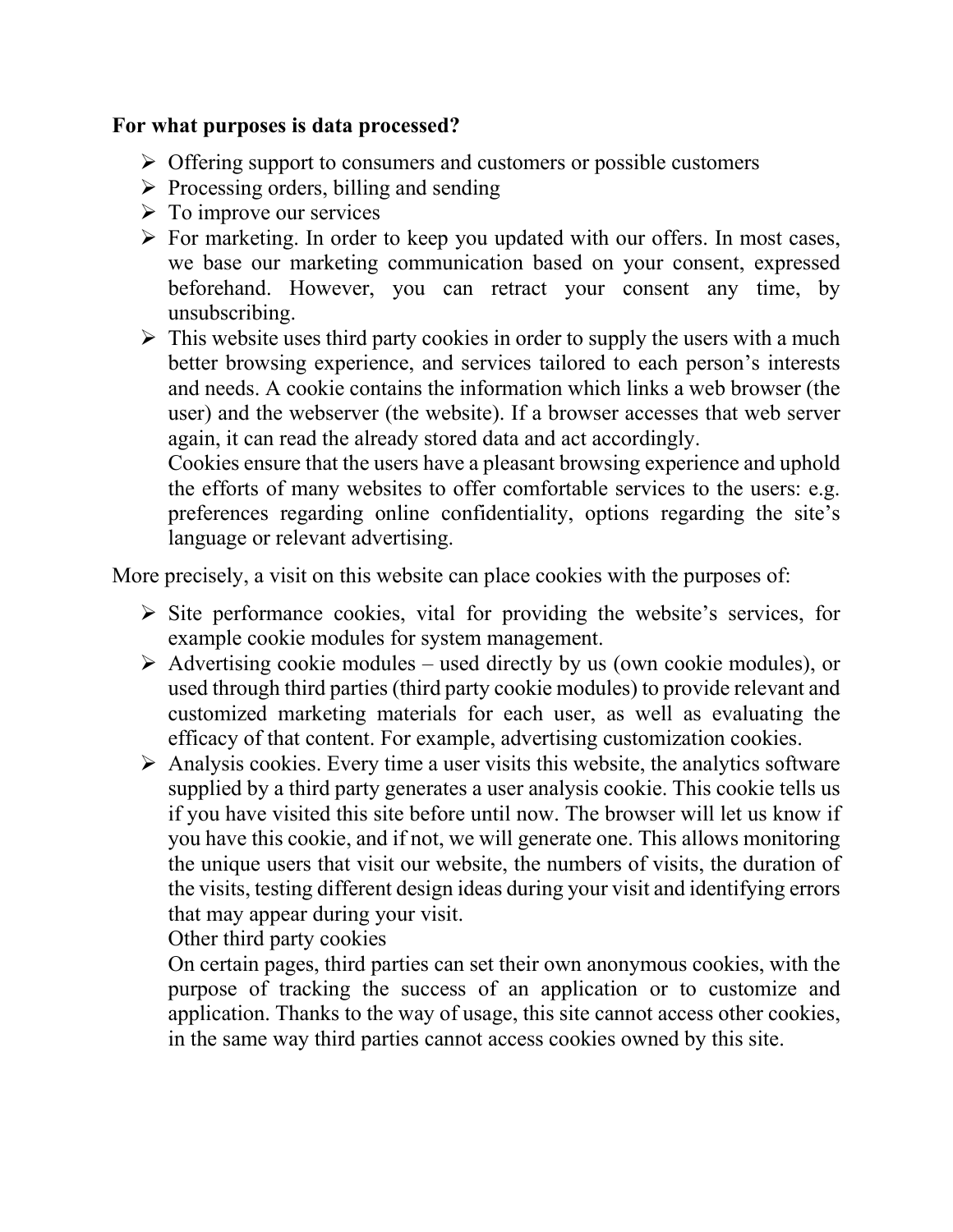#### *Cookies used on the current site can be from the following third parties:* **a) Google analytics**

The site uses Google Analytics in order to collect information regarding how the users visit this site, in order to detect possible browsing issues. Google Analytics stores information regarding the visited pages, browsing duration, the way through which the site was accessed, as well as which sections were accessed on the pages. No personal information is stored, and thus, these cookies cannot be used to identify the user. The site also uses Google Analytics in order to see if the site meets the user's expectations, and in order to prioritize the improvement of undergone processes. Google offers more information about cookies in the privacy policy and cookies page. Also, Google offers an add-on which gives the option to cancel Google Analytics, no matter on the accessed pages. If you wish to find out more regarding how Google uses and collects this data, access the following link <https://policies.google.com/privacy> .

**b)** On the site we use social media icons, as well as video content imbedded from other websites, such as YouTube.

In order for us to be able to offer you all this imbedded content, we use a series of technical means, assimilated to cookie modules, which are named widgets or pixels, which we obtain from other entities, such as social media platforms (e.g. Facebook, Twitter, YouTube). For example, we use Facebook Pixel, a service offered by Facebook and used to track your activity on [www.fuchs.ro](http://www.fuchs.ro/) following your interaction with the advertisements delivered through the Facebook advertisement network. When you visit a page with imbedded content (such as a video on YouTube) or click on the symbol of a social media on our website, a cookie module will be placed in your computer.

Additionally, we can recognize information from the cookie modules in your computer, in order to understand the way in which you interact with our website and with the electronic messages sent by us. We obtain this through the usage of technical means assimilated to cookie modules, called web beacons. These allow us to correlate information from the cookie modules regarding you. For example, we use web beacons stored in email sent to you in order to identify if you've opened them, or if you are interested in the content supplied there.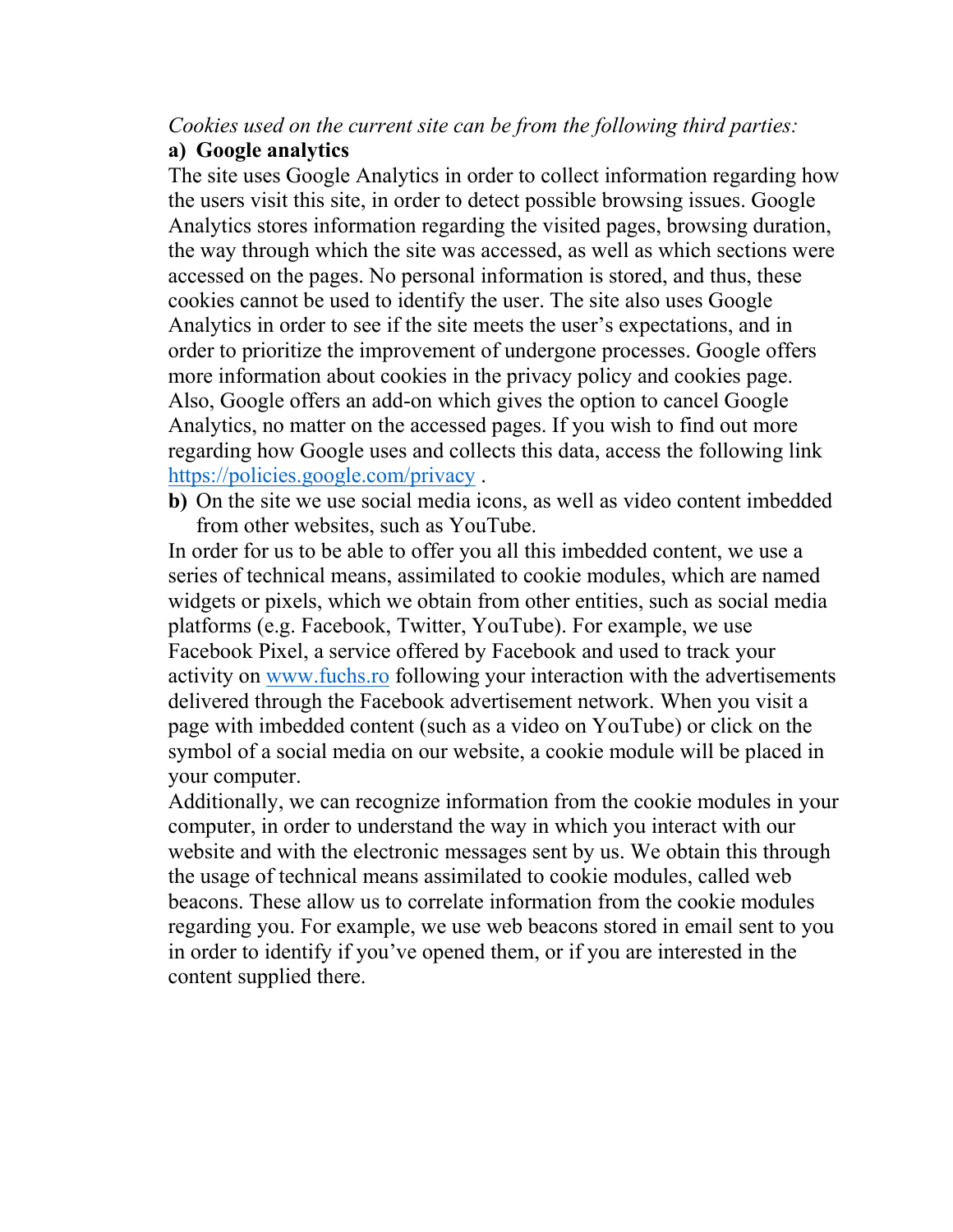## **What is the basis of data processing?**

- Based on a legitimate interest of FUCHS CONDIMENTE RO SRL (e.g. an answer to consumers'/customers' requests)
- Based on the consent of the concerned person in the case in which it was given, and only for marketing activities or in the case of data transfer that is not a legal on contractual obligation.

## **Is providing personal data mandatory for concerned persons?**

In certain situations, refusing to provide data can make FUCHS CONDIMENTE RO SRL unable to accomplish contractual or legal obligations.

Refusing or deactivating cookies does not mean you will stop receiving online advertising, it will only mean that it will no longer take your interests and preferences into consideration.

## **To whom can personal data be sent?**

- Services providers (maintenance, website development);
- Courier service providers;
- Banking service providers;
- Public institutions, only if there is a request or legal obligation in this sense, or to defend a legitimate interest;

We make sure that access to your data by third party legal entities is done in conformity with legal provisions regarding data protection and information confidentiality, based on contracts with said entities.

## **For how long do we process personal data?**

During the entire period of consent (for marketing communications), during the entire duration of the contractual relationship or for 2 years in the case of reclamations, suggestions. In case there are legal provisions regarding keeping certain data with personal character, they will be stored accordingly.

A cookie's lifetime can vary drastically, depending on the reason it was placed. Some cookies are used exclusively for a single session (session cookies) and are no longer retained once the user leaves the website, and some cookies are retained and reused every time the user revisits the website (permanent cookies). However, cookies can be deleted by a user at any time, through browser settings.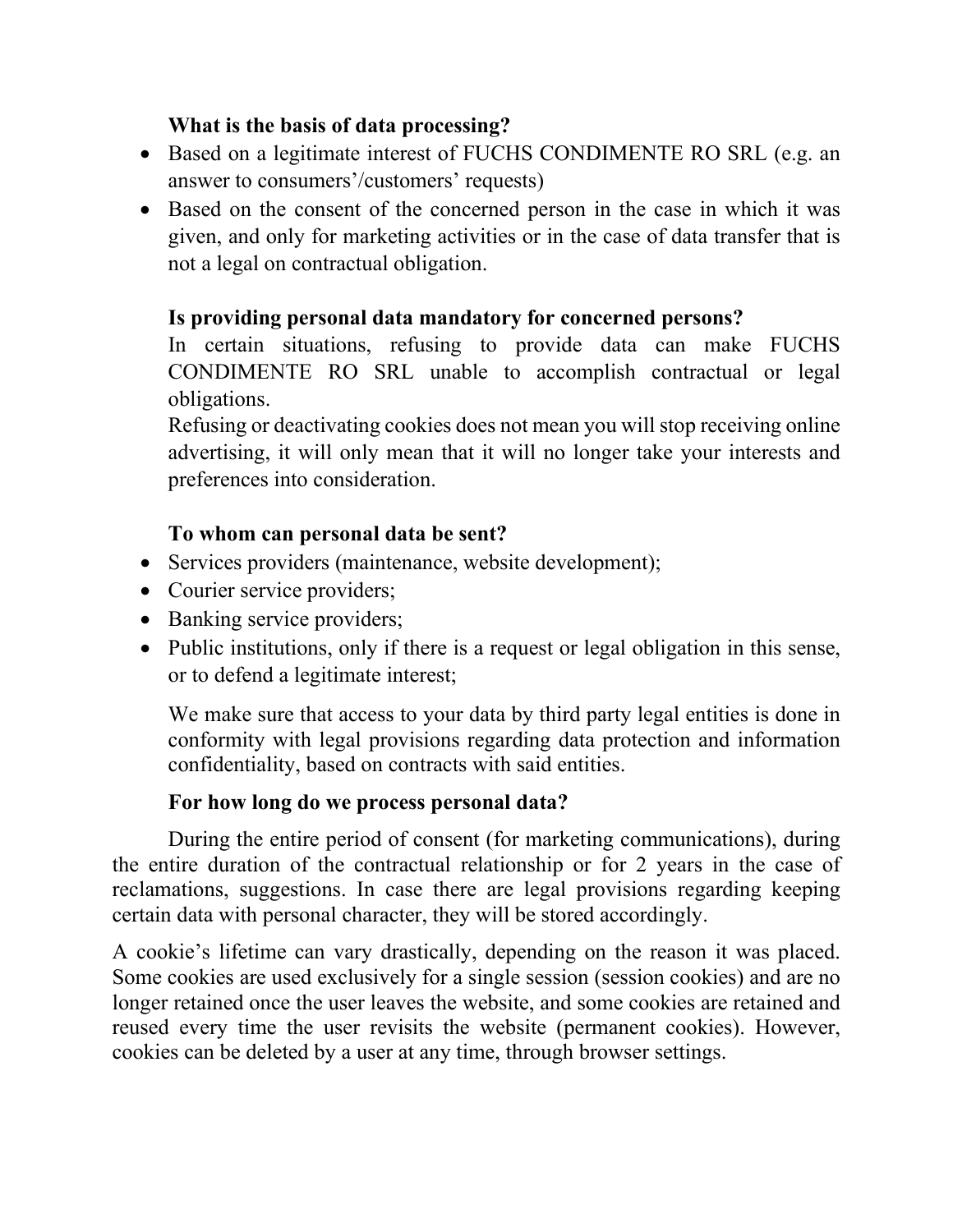The rights of concerned people:

- The right to be informed the right to receive detailed information regarding the data processing activities, according to those in the current document;
- The right to access can request and obtain a confirmation that his or her personal data are processed or not, and if they are, can request access to those, as well as certain information. If requested, a copy of the processed personal data will be released. There might be a fee (depending on administrative costs) or the request might be denied, if it has no solid grounds or is excessive;
- The right to rectification the right to attain the rectification of inexact personal data and filling the incomplete data;
- The right to data deletion (right to be forgotten) in situations that are expressly regulated by the law (especially in the case of withdrawing consent or if it is shown that the data has been processed illegally), can obtain the deletion of said data.
- The right to processing restriction  $-\text{ in situations that are expressly regulated}$ by the law (especially in case of the realization of the accuracy of the given data during the necessary period to determine said inaccuracy, or if the data is processed illegally, and there is the request to only restrict the data, not delete it.);
- The right to opposition the right to oppose processing at any time
- The right to data portability can receive personal data, in a structured framework, which can be read automatically, or can request the data to be sent to another operator.
- The right to file a complaint can file a complaint towards the way through which personal data is processed, at the National Authority Of Processing Personal Data Supervision.
- The right to withdraw consent in the cases in which processing is done based on consent, it can be withdrawn at any time. Withdrawing consent will only have future implications, while the processing done before the withdrawal of consent will still remain viable.

The concerned person can exercise these rights, either individually or cumulated, by sending a written request, dated and signed, to the FUCH CONDIMENTE RO SRL headquarters, 115300 Curtea de Arges, Nordului street no. 41-43, or through email at  $dpo@fuchs.no$ .

Fuchs Condimente RO SRL has named an Officer for Data Protection (ODP), which can be contacted if there are any misunderstandings regarding any aspect about personal data protection, by sending a written request, dated and